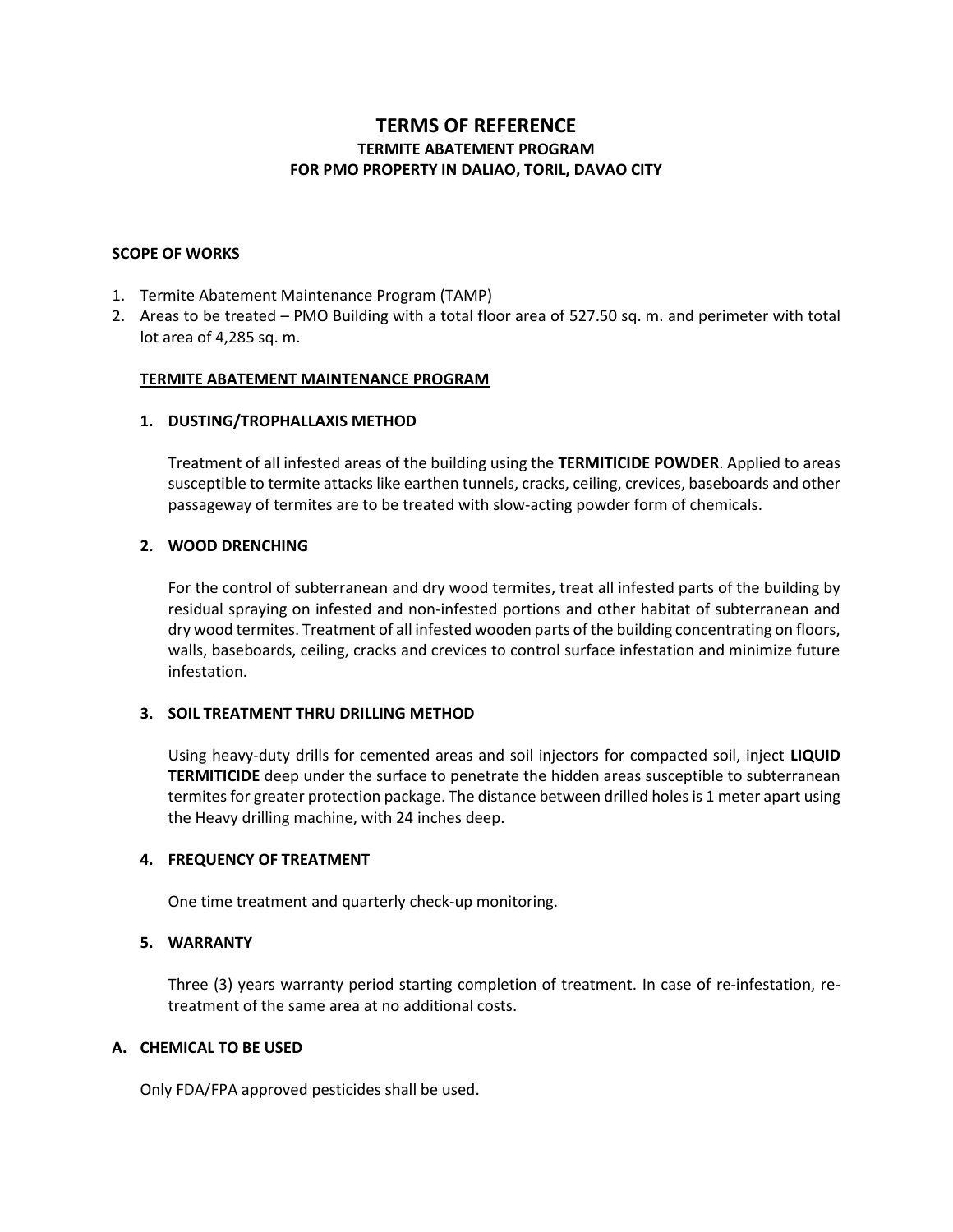# **B. MINIMUM QUALIFICATIONS OF THE SERVICE PROVIDER**

- a. Must be PhilGEPS registered.
- b. Must be validly existing and in good standing by virtue of the laws of the Philippines.
- c. Has the necessary license from the Food and Drug Administration (FDA)/Fertilizer and Pesticide Authority(FPA) to undertake pest control services.
- d. Has the necessary capital and equipment to undertake the works contemplated in this proposal.

### **C. DOCUMENTARY REQUIREMENTS TO BE SUBMITTED**

For purposes of evaluating the technical, financial, and legal capacity of the service provider the following documents shall be submitted together with their quotation:

- a. PhilGEPS Registration Number or Certificate of Platinum Membership (all pages);
- b. Valid Mayor's/Business Permit;
- c. Necessary license from the FDA/FPA; and,
- d. Lists of equipment and FDA/FPA approved pesticides to be used.

In addition, an original duly signed Omnibus Sworn Statement shall be submitted. Attached template for your reference.

CONFORME:

(Signature and Printed Name of Bidder/ Authorized Representative)

\_\_\_\_\_\_\_\_\_\_\_\_\_\_\_\_\_\_\_\_\_\_\_\_\_\_\_\_\_\_

Designation

Date Signed